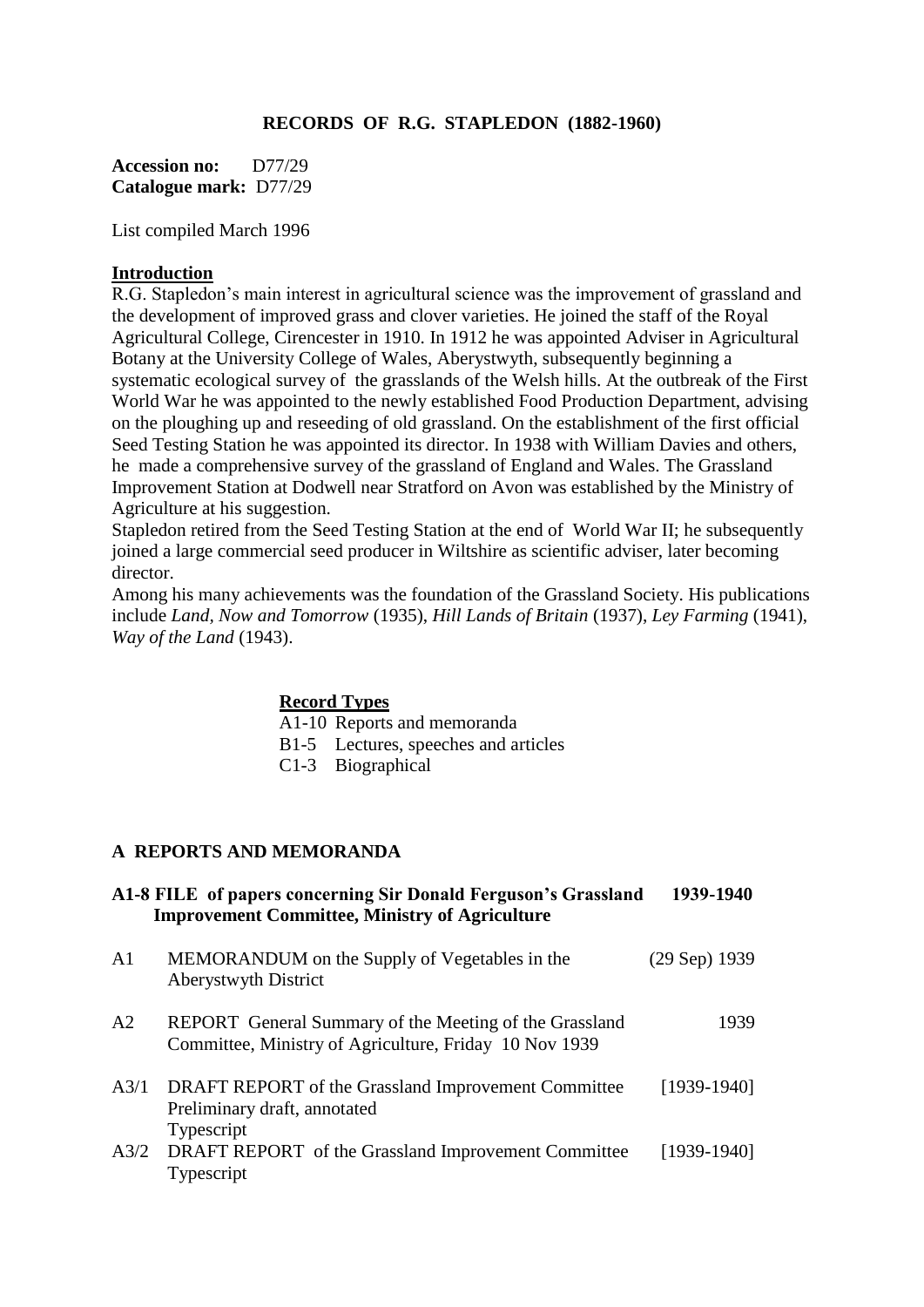| A3/3           | DRAFT REPORT of the Grassland Improvement Committee<br>Draft, annotated                                                                                                                                                                                                                                               | $[1939-1940]$          |
|----------------|-----------------------------------------------------------------------------------------------------------------------------------------------------------------------------------------------------------------------------------------------------------------------------------------------------------------------|------------------------|
| A3/4           | Typescript<br>REPORT of the Grassland Improvement Committee                                                                                                                                                                                                                                                           | $[1939-1940]$          |
| A <sub>4</sub> | <b>MEMORANDUM</b> on Discussions with Advisory Economists,<br><b>Grassland Improvement</b><br>Typescript, annotated                                                                                                                                                                                                   | $[1939-1940]$          |
| A <sub>5</sub> | MEMORANDUM on Methods of Dealing With Newly Ploughed [1939-1940]<br><b>Permanent Grassland</b><br>By William Davies, W.R. Peel, Sir R.G. Stapledon, S.J. Watson                                                                                                                                                       |                        |
| A6             | <b>REPORT</b> Condition of Fences                                                                                                                                                                                                                                                                                     | $[1939-1940]$          |
| A7             | MEMORANDUM On County Allocations and Quotas with Notes<br>on the Several Counties With Rather Particular Reference to the<br>Sowing Season 1939-40<br>By William Davies, W.R. Peel, R.G. Stapledon, S.J. Watson<br>Concerning allocations of and methods of dealing with newly<br>ploughed up grassland<br>Typescript | [c1940]                |
| A7/1           | MEMORANDUM Appendices to A/7<br>Appendix 1: County balances<br>Appendix 2: Rotations                                                                                                                                                                                                                                  | [c1940]                |
| A8             | MEMORANDUM on the Utilization of Grass in 1940<br>By W.R. Peel, S.J. Watson                                                                                                                                                                                                                                           | [1940]                 |
| A <sup>9</sup> | REPORT Progress of Grassland Survey in Wales<br>In connection with the BA course at Cardiff<br>By R.G. Stapledon<br>Typescript, annotated                                                                                                                                                                             | $\lceil c1920 \rceil$  |
| A10            | REPORT on Visit to the Island of Skye<br>By Professor R.G. Stapledon, Director of the Welsh Plant<br><b>Breeding Station, Aberystwyth</b>                                                                                                                                                                             | $(3 \text{ Mar}) 1938$ |

# **B LECTURES, SPEECHES AND ARTICLES**

| B <sub>1</sub> | PRESS CUTTING Report of speech by R.G. Stapledon on | $(23 \text{ Feb}) 1943$ |
|----------------|-----------------------------------------------------|-------------------------|
|                | permanent grassland at conference of Worcester WAEC |                         |